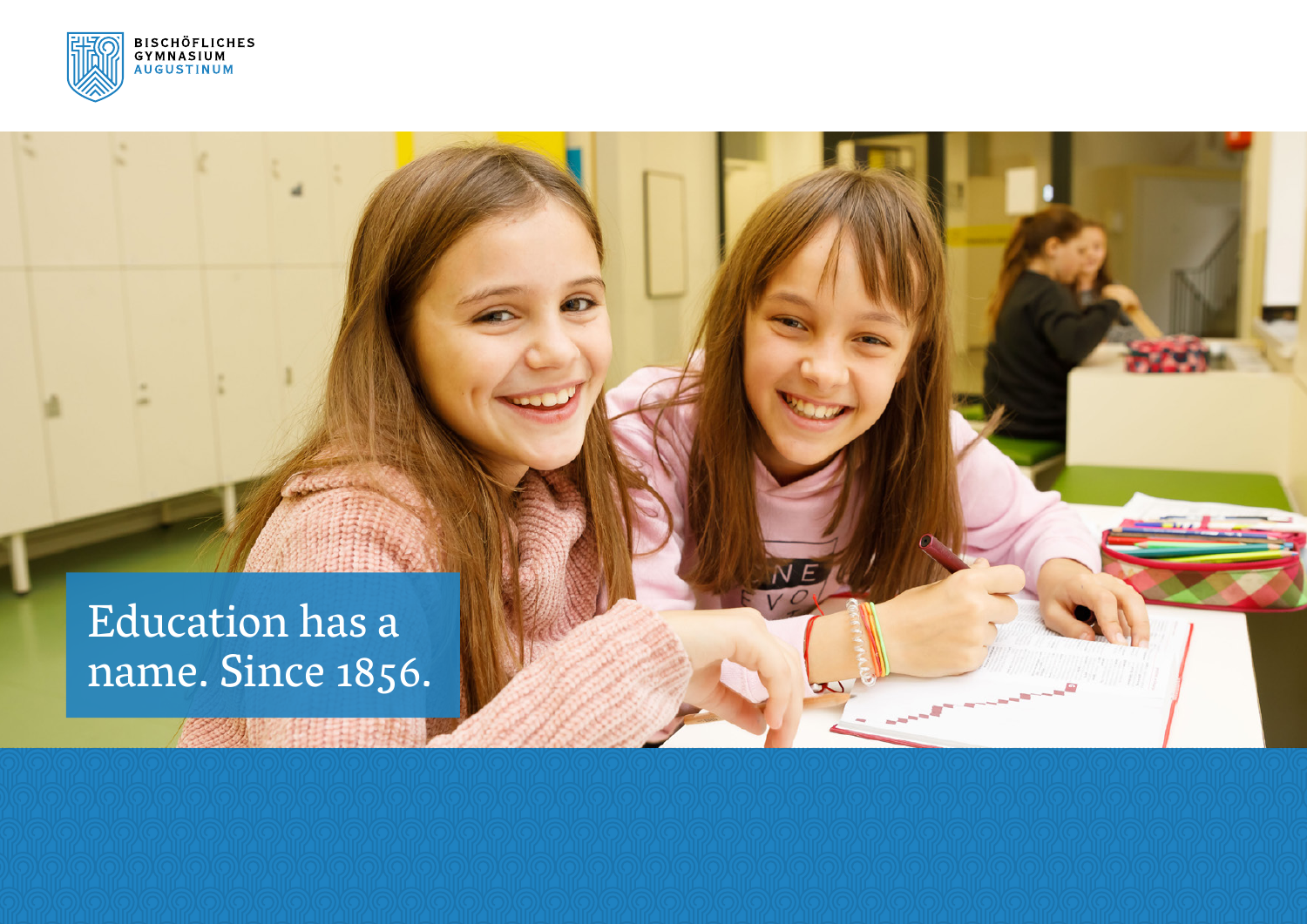# BISCHÖFLICHES GYMNASIUM AUGUSTINUM

*The Bischöfliches Gymnasium in Graz has a long history of academic excellence. For more than 160 years, this private Catholic school has offered students from across Styria a multifaceted secondary education with an emphasis on language and communicative skills. It is located in the Augustinum, the diocesan centre of Styria, in Graz's third district, Geidorf.*

# **Type of school**

The Bischöfliches Gymnasium is a type of grammar school (allgemeinbildende höhere Schule). English and Information Technology is taught from year one. In year three students choose between Latin and French. In year five students then have the opportunity to study Italian or Ancient Greek (NB: If French is chosen in year three, Latin is then compulsory in year five).

# **Freie Stillarbeit – Independent Learning**

In years one and two students participate in independent, focused learning. Through this method of learning, students develop independence, responsibility as well as social skills. This method promotes the development of individual learning strategies as students have the opportunity to learn at their own pace. "Freie Stillarbeit" encourages an enthusiasm for learning and sets students up with good habits for the rest of their academic career. "Freie Stillarbeit" takes place in the first lesson, Tuesday to Friday. During this time, students have many materials and resources from several subject areas available to them.

## **Morgenkreis – Social Education**

Every Monday morning, in a relaxed atmosphere, students have the opportunity to develop a sense of community and camaraderie through play and discussion. Together with the class teacher, every

day challenges and problems faced by the students themselves are discussed and possible solutions are suggested. Furthermore, students have the chance to participate in activities such as classroom decoration (Christmas, Easter, …), which affords them a sense of ownership and pride in their own surroundings.

# **Music and Drama**

A hallmark of the Bischöfliches Gymnasium is its music and drama department. Children, teenagers and parents alike enjoy the group's regular performances such as Joseph and the Amazing Technicolor Dreamcoat in 2017, in which 250 students took part. Instruction in piano, organ, guitar and voice are offered.

## **Choir**

Following a long tradition going back many years, the Bischöfliches Gymnasium choir is today one of the liveliest aspects of the school's extracurricular education. Under the guidance of Valentin Zwitter, students of all ages come together to perform classical and modern music in both concerts and in liturgical settings, both at home and abroad. Since 2011 the choir has been awarded with the Styrian choir award (Meistersinger Gütesiegel).

# **Tagesheimschule – Homework Club**

The Bischöfliches Gymnasium after school care programme offers students the opportunity to eat lunch

## **Facts & Figures**

**type of school** Grammar School **established** 1856 **students** 671 (in 2017) **sTAFF** 67 (in 2017)

*The mind is not a vessel to be filled, but a fire that wants to be kindled.* **PLUTARCH** 5